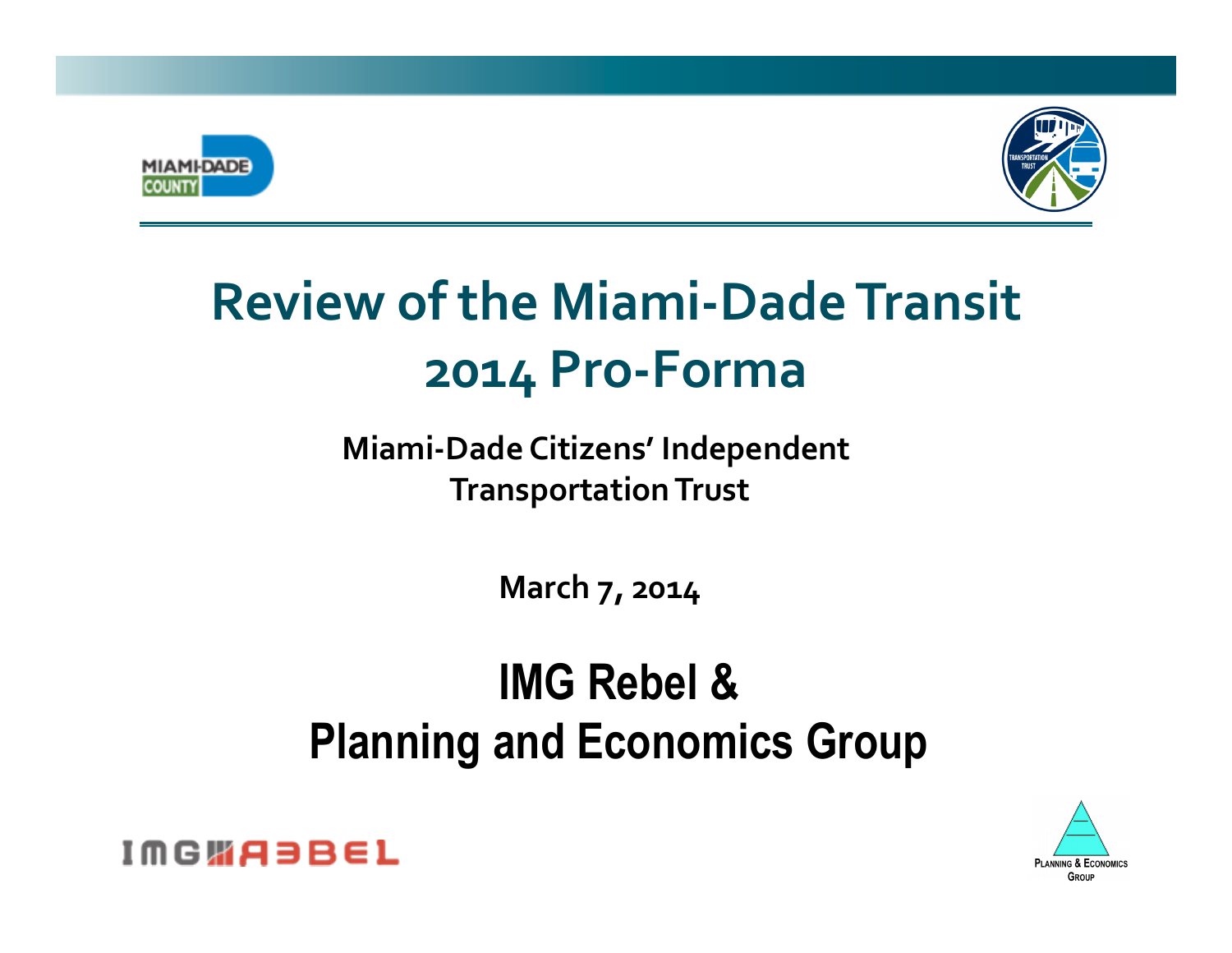#### **Project Overview**



- IMG Rebel and Planning & Economics Group (the Team) was tasked by Citizens' Independent Transportation Trust to review and analyze the Miami-Dade Transit FY 2013-14 Pro-Forma (the Pro-Forma) received on November 18, 2013.
- The Team conducted the following tasks:
	- $\circ$  Review of the Pro-Forma;
	- $\circ$  Assessed the reasonableness of assumptions in the Pro-Forma;
	- $\circ$  Built a spreadsheet model to validate Pro-Forma results;
	- $\circ$  Conducted sensitivity and scenario analysis; and
	- Developed this report (the Report) with key findings of the analysis.
- In preparing this analysis, the Team relied on the Pro-Forma, discussions with Miami-Dade County officials and its independent research.



#### 1MGW83B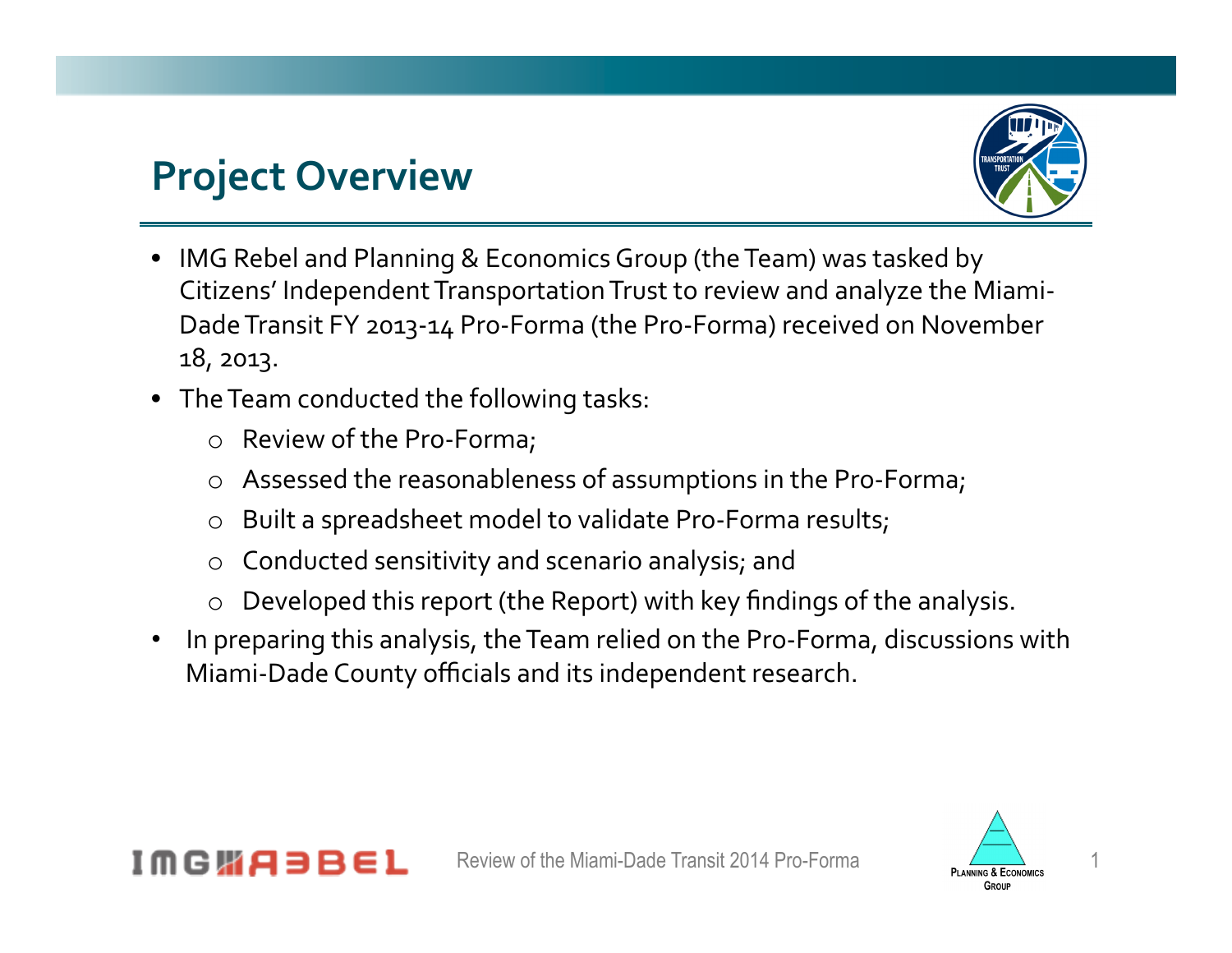## **Key Findings**



- Overall, even with tight budgets in the short-term, net cash flow is projected to be positive in the long-term, based upon the realization of MDT's operating revenue and expenditure assumptions. This point was made in CITT's analysis of the Pro-Forma presented at MPO Transportation Retreat on January 28, 2014.
- ❖ Operating challenges faced by MDT include the following:
	- Tight annual budgets that rely on additional expected revenue and reduction in expenses to balance the budget;
	- Negative annual cash flow in initial years, with surplus in later years realized through the above-mentioned additional revenue and reduction in expenses; and
	- Minimum debt service coverage ratio of 1.35x for PTP bonds violates bond covenant thresholds of 1.50x (senior debt) in several years starting in FY 2019!
		- o Debt coverage based only on Surtax revenue and does not account for MDT operating costs.



#### 1MG哪只380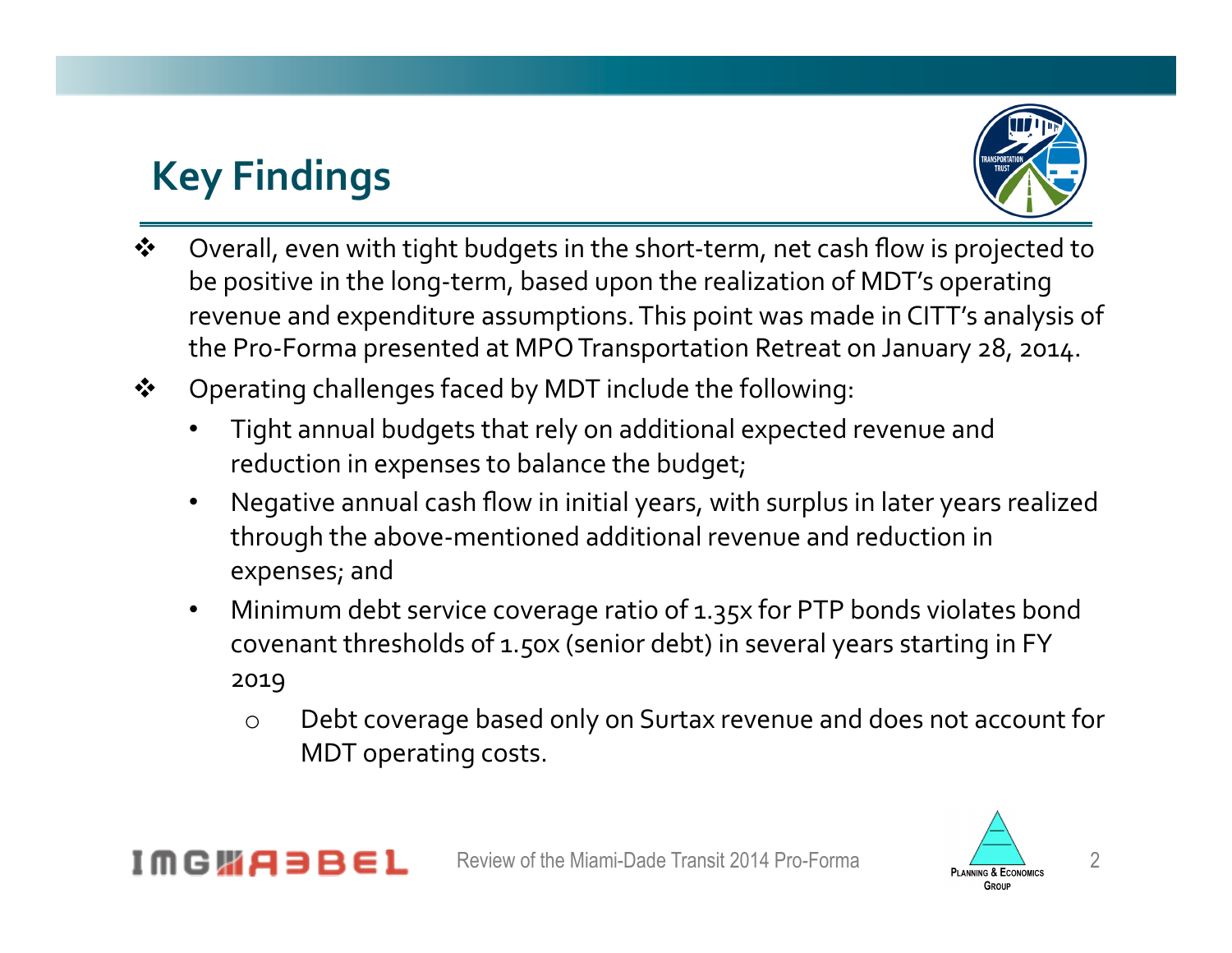## **Key Findings**



- \* Collective bargaining agreements negotiated last year continue to be in effect. Employment level remains constant but labor costs set to rise from about 60% to 72% of total MDT operating costs.
	- Employee salaries grow at an average annual growth rate of 3.9%.
	- Holiday pay/merit for bus driver of about \$7 million is introduced in FY 2015.
- $\clubsuit$  Long term capital program is a placeholder based on availability of funds.
- \* Beginning in 2016, some capital expenditures are to be deferred amount of cumulative deferrals reaches about \$490 million in 2017 and reduces to \$150 million in 2019.
- ◆ Additionally, MDT is exploring the option of leasing compressed natural gas (CNG) buses along with contracting maintenance which includes required infrastructure. Costs and savings associated with this program are not included in the Pro-Forma



#### IMGWA3BE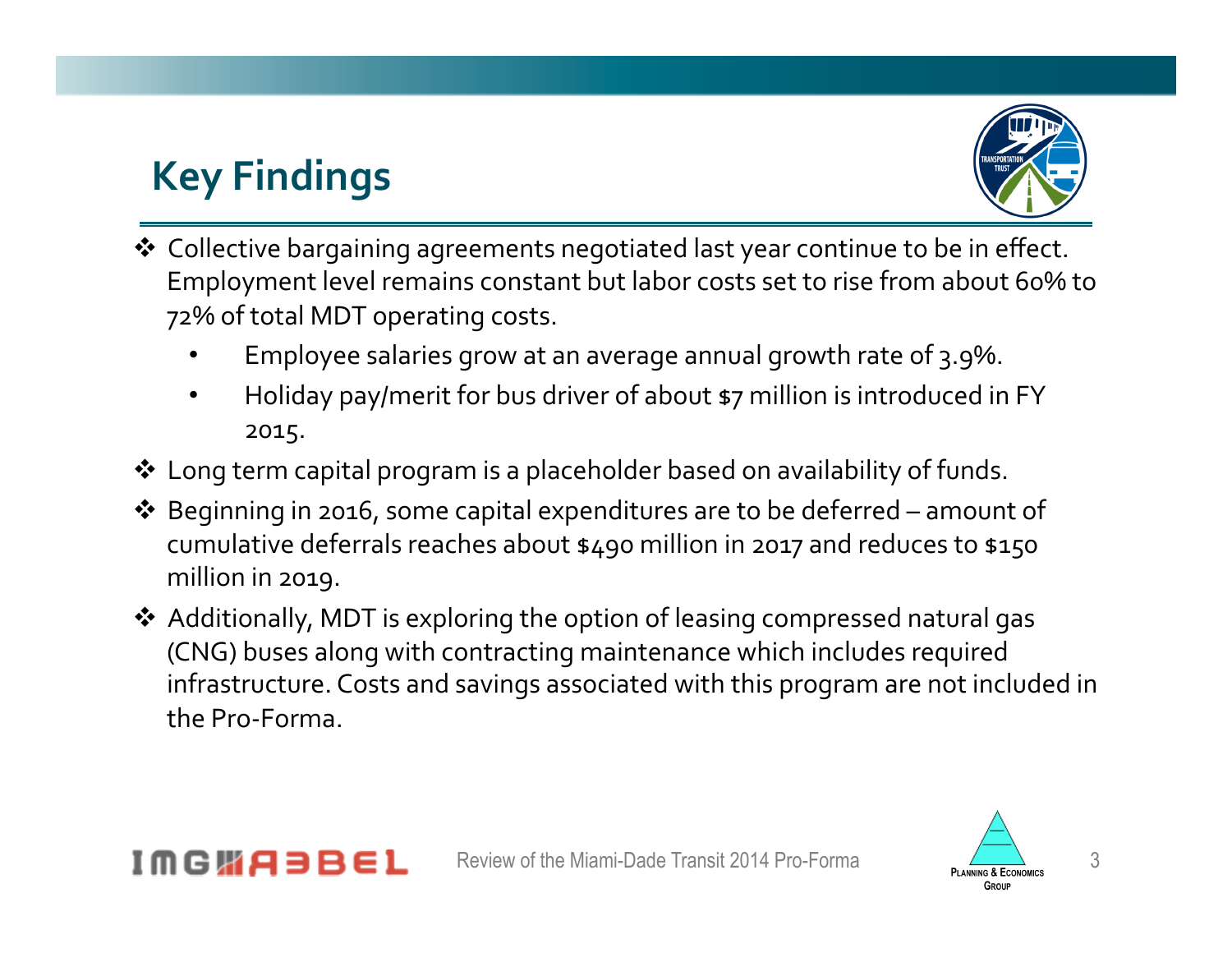## **MDT Pro Forma Key Assumptions**



- FTP Surtax long-term growth rate of  $4.5\%$ . It is 3.00% from FY 2015-2019.
- Average annual growth rate for MDT operating expenses of 3.15%.
- Constant levels of employment and bus service over 30-year forecast period with 3,235 MDT employees and about 29 million revenue per bus.
- Bus leasing approach rather than purchasing is proposed in the Pro-Forma, which reduces debt service costs.
- Additionally, the Pro-Forma makes the following key assumptions including additional source of revenue, reductions in expenses and furloughing.
	- $\circ$  Additional revenue of \$192 million from FY 2015-2019 and \$2.6 billion from FY 2015-2042.
	- $\circ$  Reductions in expenses of \$38 million from FY2014-2018 and \$355 million from FY 2014-2042.
	- $\circ$  Furloughing of \$20 million in FY 2015.



#### IMGWABBE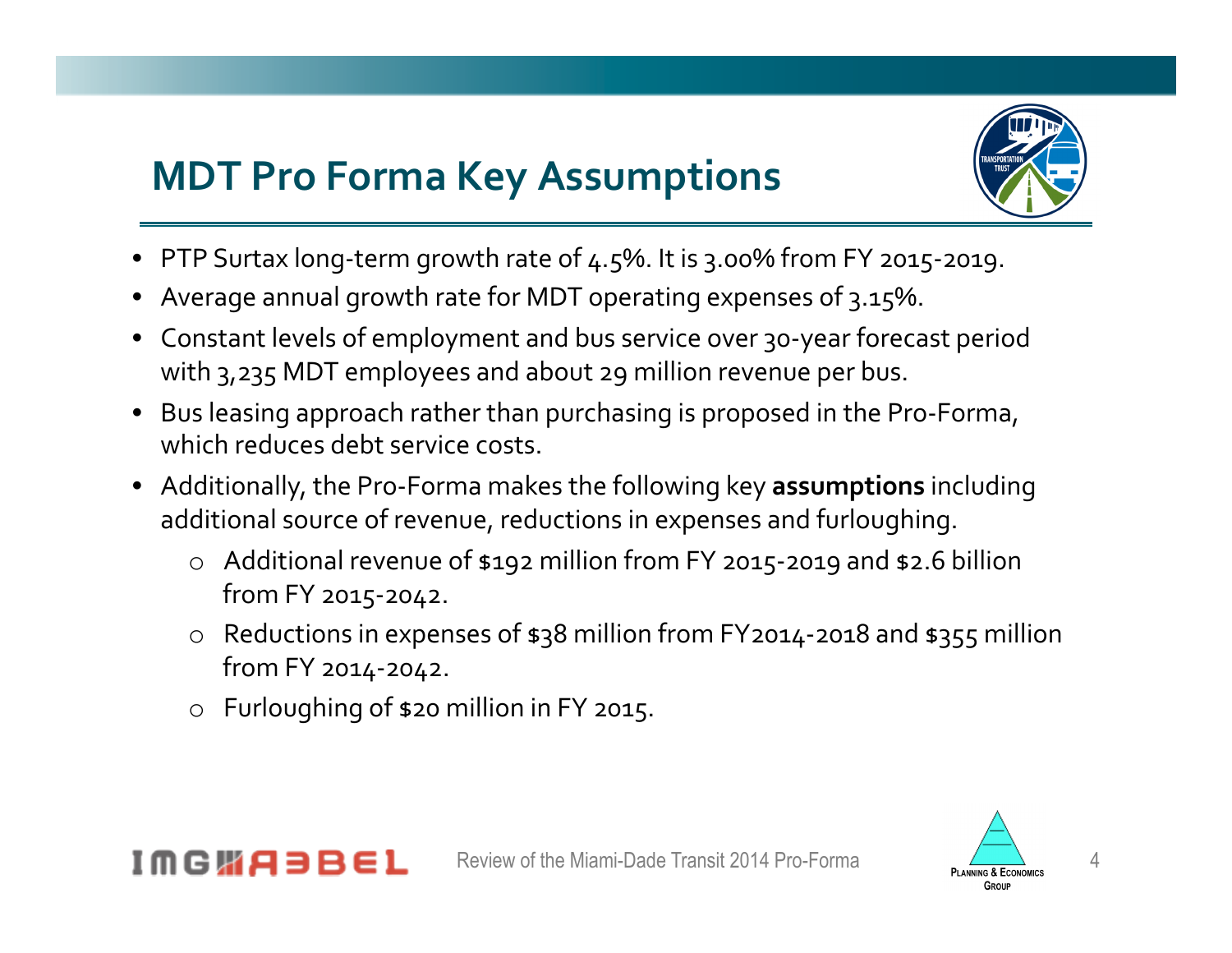## **MDT Pro Forma Key Assumptions and Changes From Previous Years**



| <b>Key Assumptions</b>                                              |                                                                                                                              |                                                                                                                                           |                                                                                                                                                              |
|---------------------------------------------------------------------|------------------------------------------------------------------------------------------------------------------------------|-------------------------------------------------------------------------------------------------------------------------------------------|--------------------------------------------------------------------------------------------------------------------------------------------------------------|
| Variable                                                            | FY 2012                                                                                                                      | <b>FY 2013</b>                                                                                                                            | FY 2014                                                                                                                                                      |
| <b>Fare Increases</b>                                               | Fare increases in 2014 and 2018 and<br>every 3 years thereafter. Each fare<br>increase is \$0.25                             | Unchanged from FY 2012                                                                                                                    | Unchanged from FY 2012                                                                                                                                       |
| <b>Surtax Revenue</b>                                               | Surtax revenue growth rate of 4.5% in<br>FY 2012, 3% from FY 2013-2016, and<br>4.5% per year thereafter                      | Surtax revenue growth rate of 2.13% in<br>FY 2013, 3% for FY 2014-2017, and 4.5%<br>per year thereafter                                   | Surtax revenue growth rate of 3%<br>in FY 2015-2019, and 4.5% per year<br>thereafter                                                                         |
| <b>New Revenue</b><br><b>Sources</b>                                | Includes new revenue sources such as<br>2 cents of Local Option Gas Tax and<br>additional millage revenue                    | Unchanged from FY 2012                                                                                                                    | "Additional Local Revenue or<br>Service Cut" is expected from FY<br>2015 onwards - \$192 million from<br>FY 2015-2019 and \$2.6 billion from<br>FY 2015-2042 |
| <b>Bus Operating Level</b>                                          | Constant levels of employment and<br>bus service over the 30-year forecast<br>period (29.2 million revenue miles for<br>bus) | Constant level of employment (3235<br>employees) and bus service (29.1<br>million revenue miles for bus) over 30-<br>year forecast period | Unchanged from FY 2013                                                                                                                                       |
|                                                                     |                                                                                                                              | Average annual growth rate of 3.41%.<br>Fuel and energy increase at 1.5% in FY                                                            | Average annual growth rate of<br>$3.13\%$ .                                                                                                                  |
| <b>Operating Expenses</b>                                           | Annual average growth rate of 3.6%                                                                                           | 2013, 1.8% in FY 2014, 2% in FY 2015,<br>2.2% in FY 2016 and 2.5% per year<br>thereafter                                                  | Average annual growth rate of fuel<br>and lubricants is 2.41% and labour<br>and salaries is 3.85%                                                            |
| <b>Rail and Public</b><br><b>Works Department</b><br><b>Finance</b> | Financed with 30-year debt at 6%<br>interest rate                                                                            | Unchanged from FY 2011                                                                                                                    | Unchanged from FY 2011                                                                                                                                       |
| <b>Bus Financing</b>                                                | Replacement buses financed as 10-<br>year lease-to-own at 6% interest rate                                                   | Unchanged from FY 2012                                                                                                                    | Unchanged from FY 2012                                                                                                                                       |

**IMGWABBEL** 

Review of the Miami-Dade Transit 2014 Pro-Forma PLANNING & ECONOMICS 5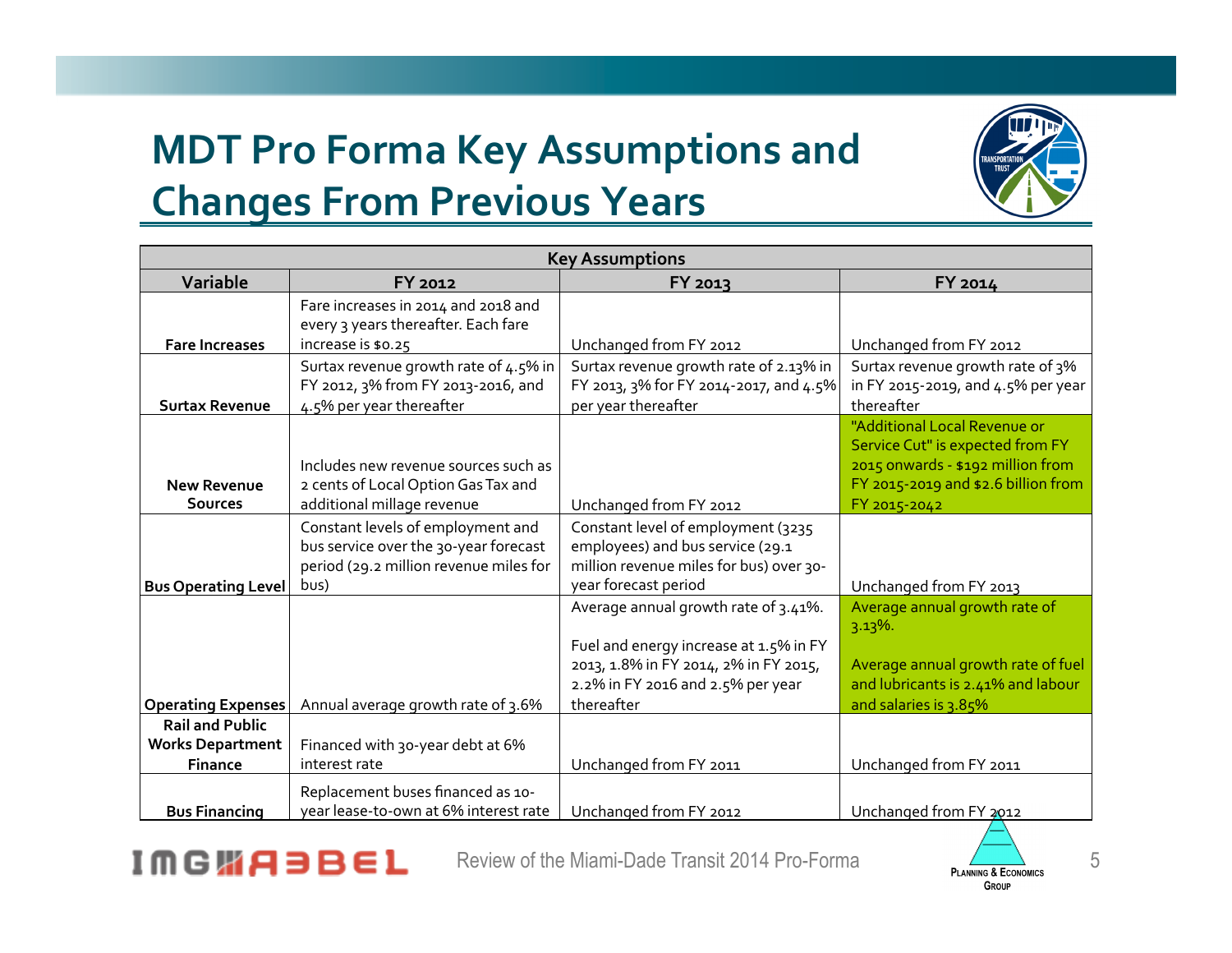#### **Pro-Forma Summary: Net Cash Flows**



**Net Cash Flows (\$000s)** 



**IMGWABBEL** 

**Pro-Forma**  $\rightarrow\rightarrow\rightarrow\rightarrow$  Without Additional Revenue or Service Reduction and Expense Reduction

Review of the Miami-Dade Transit 2014 Pro-Forma PLANNING & ECONOMICS 6 **GROUP**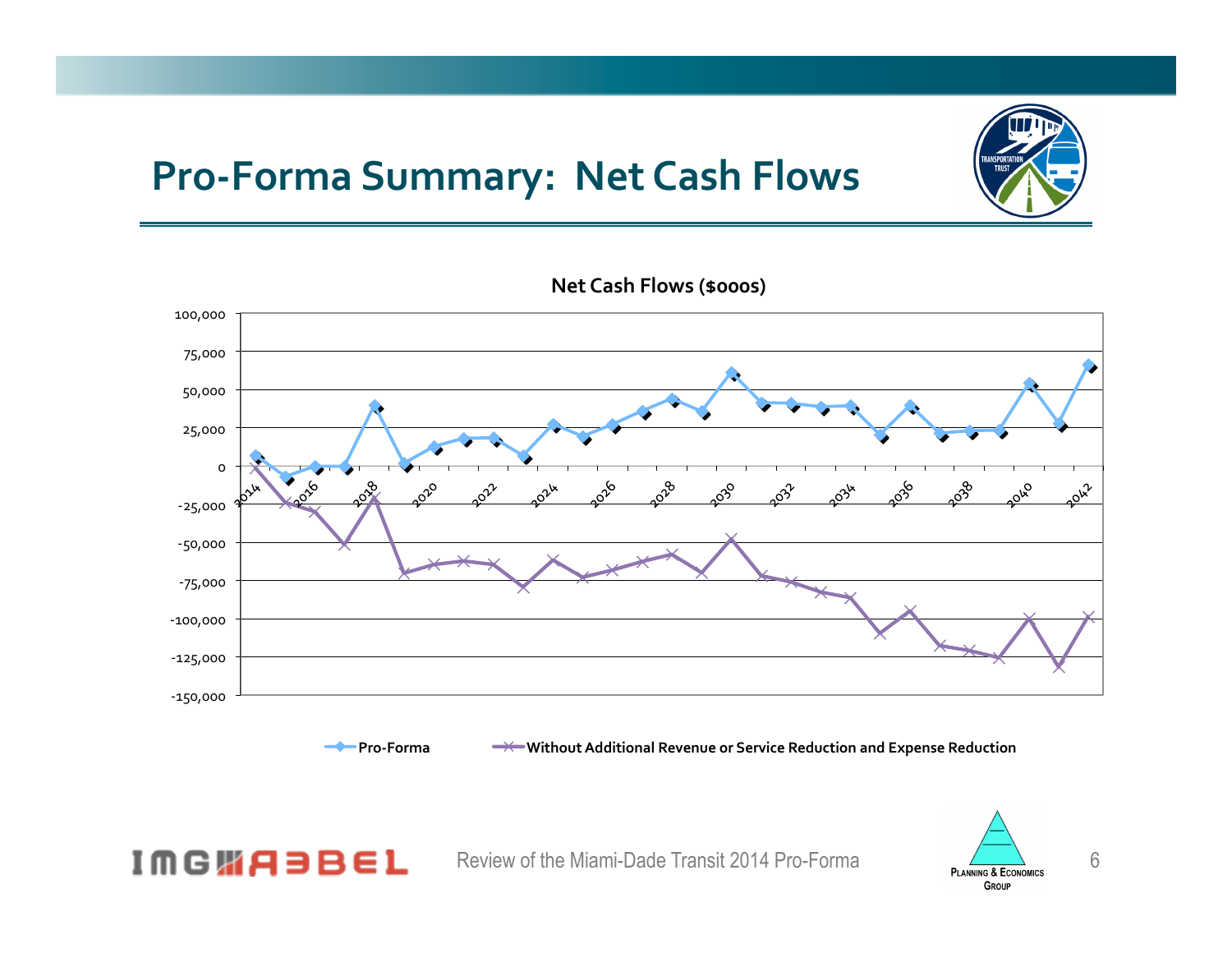## **Pro-Forma Summary: Cash Balance**



**PTP Surtax Cash Balance (\$000s)** 



**IMGWABBEL** 

**Pro-Forma**  $\rightarrow$  Without Additional Revenue or Service Reduction and Expense Reduction



Review of the Miami-Dade Transit 2014 Pro-Forma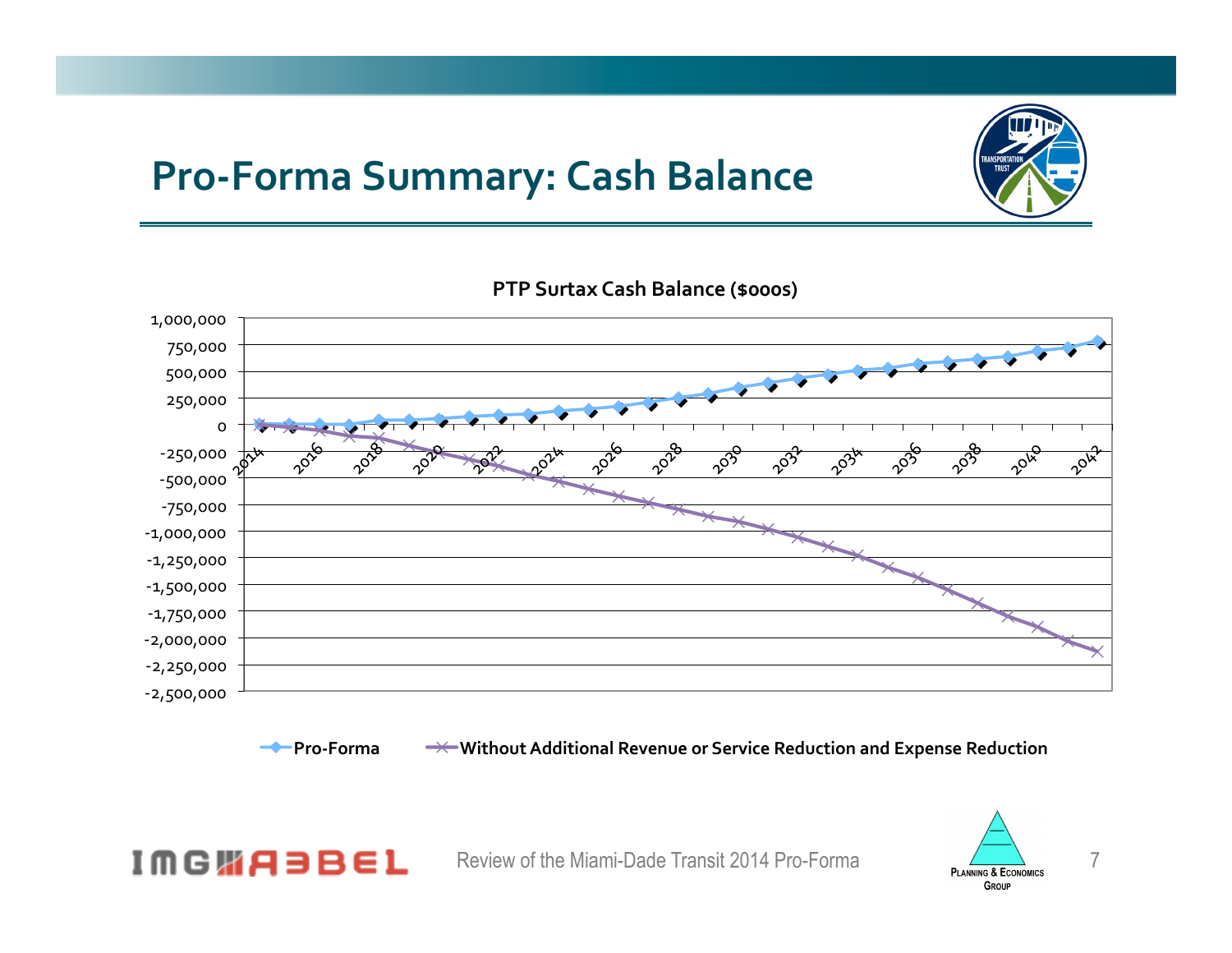# **Pro-Forma Summary: Debt Service Coverage**

**Debt Service Coverage Ratio (DSCR)** 



**IMGWABBEL** 

Review of the Miami-Dade Transit 2014 Pro-Forma PLANNING & ECONOMICS 8

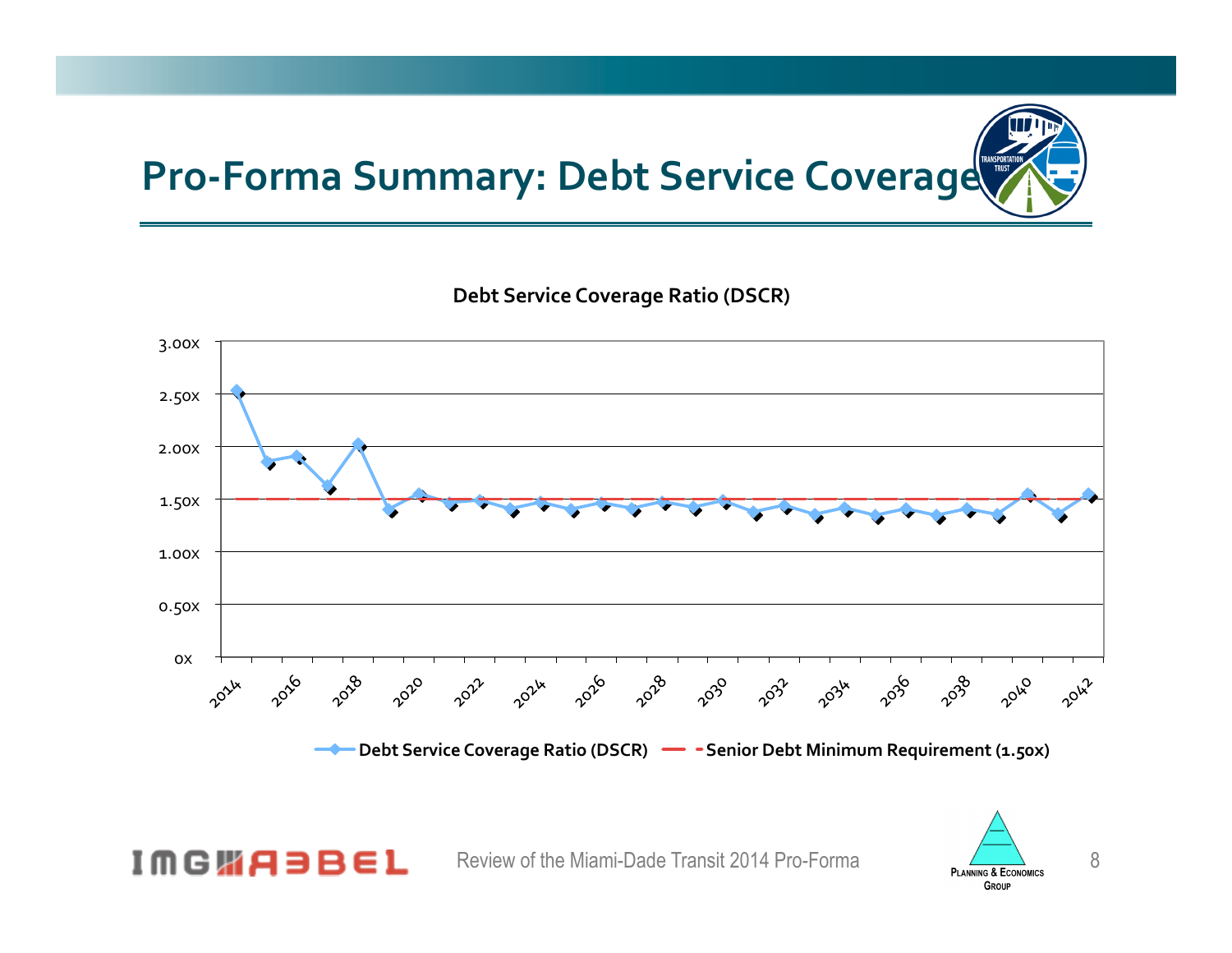# **Capital Affordability: All PTP Operating Cash Flow and Payment of All Debt Service**

 \$600,000 \$500,000 **Capital Expenditure**  \$400,000 Capital Expenditure \$300,000 \$200,000 \$100,000  $S-$ 2019 2025 2021 2029 201x3 2015 2021 2021 2023 2033 2035 2031 2039 **2012** 2032

Capital Affordability Analysis (\$000s) - All PTP Cash Flow Driven

**Replication Case Capital Expenditures Capital Expenditures per Affordability Analysis Commet Capital Needs Balance** 

Review of the Miami-Dade Transit 2014 Pro-Forma

**IMG脂ABBEL** 

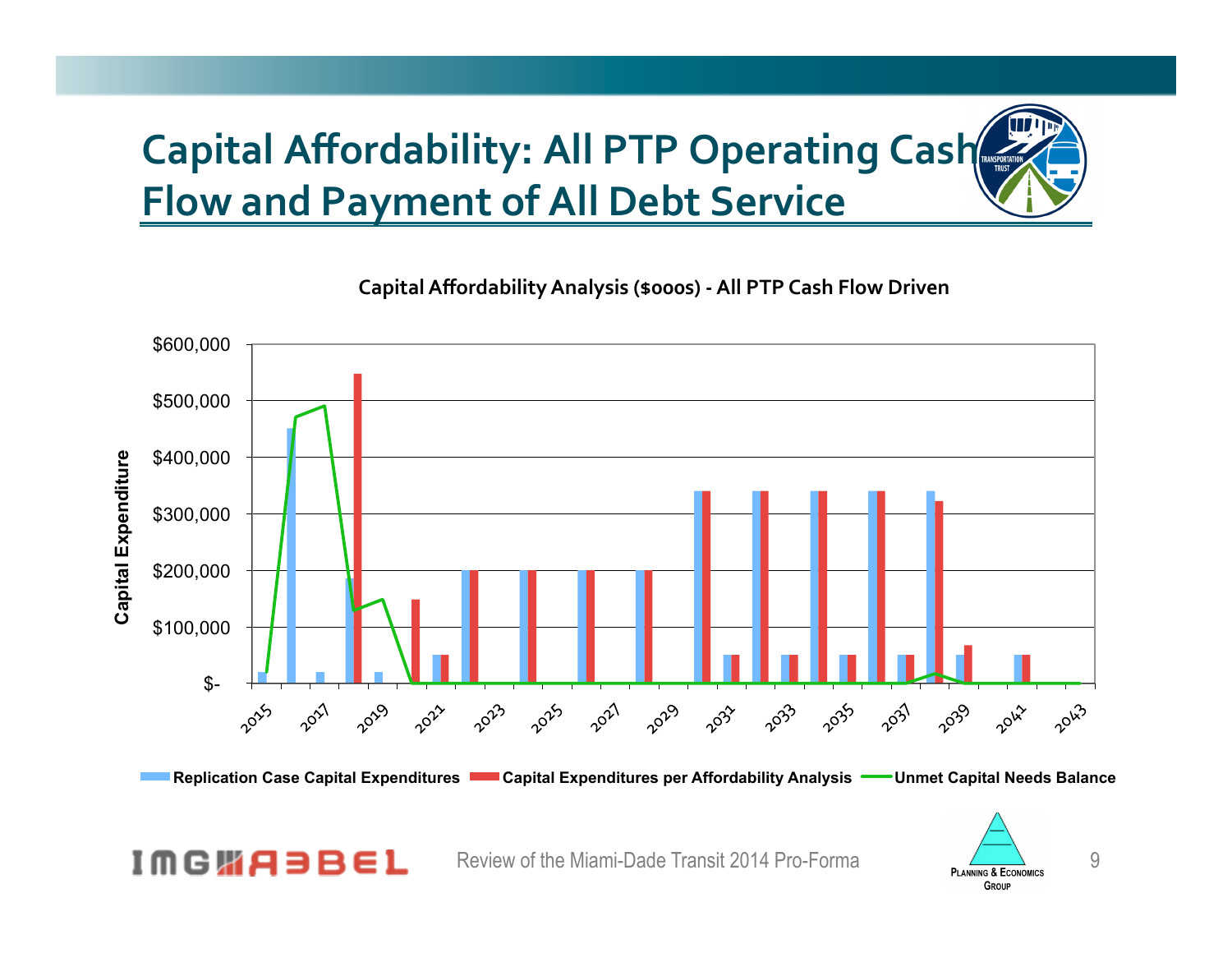## **Controlling Operating Costs is Critical**





**Comparison of Net Cash Flows (\$000s)** 

Total MDT OPEX Growth Rate of 2.5% **EXECTOR ALGORY GROWTA PROT OPEX Growth Rate of 3.13% EXECTORAL MDT OPEX Growth Rate of 4%** 

**IMGWABBEL** 

Review of the Miami-Dade Transit 2014 Pro-Forma PLANNING & ECONOMICS 10

GROUP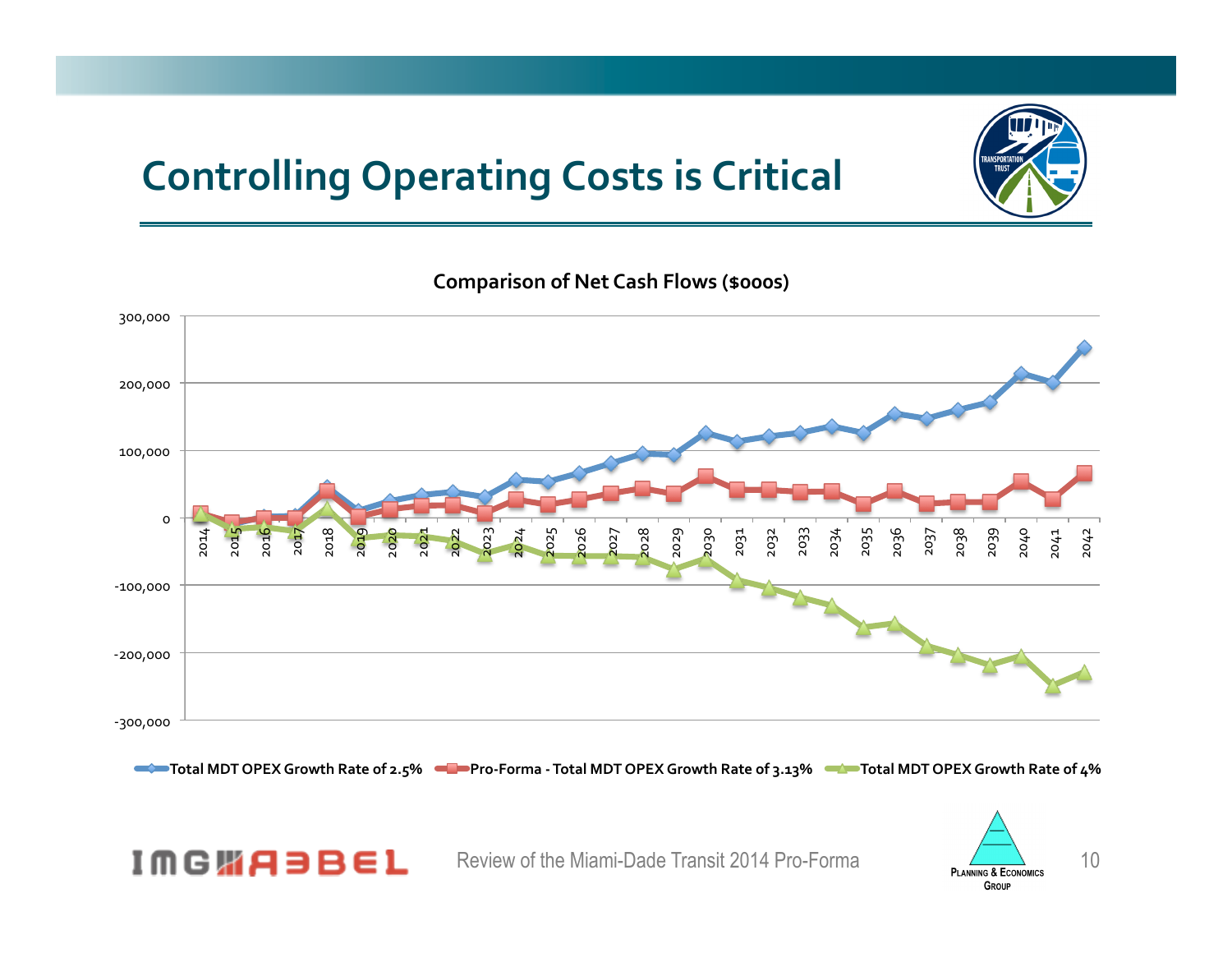## **Labor Costs Projected to Rise From Around 60% of MDT Operating Cost to about 72%**



Labor Cost Compared to MDT Total Operating Cost (\$000)

GROUP

Review of the Miami-Dade Transit 2014 Pro-Forma

**IMG脂A3BEL**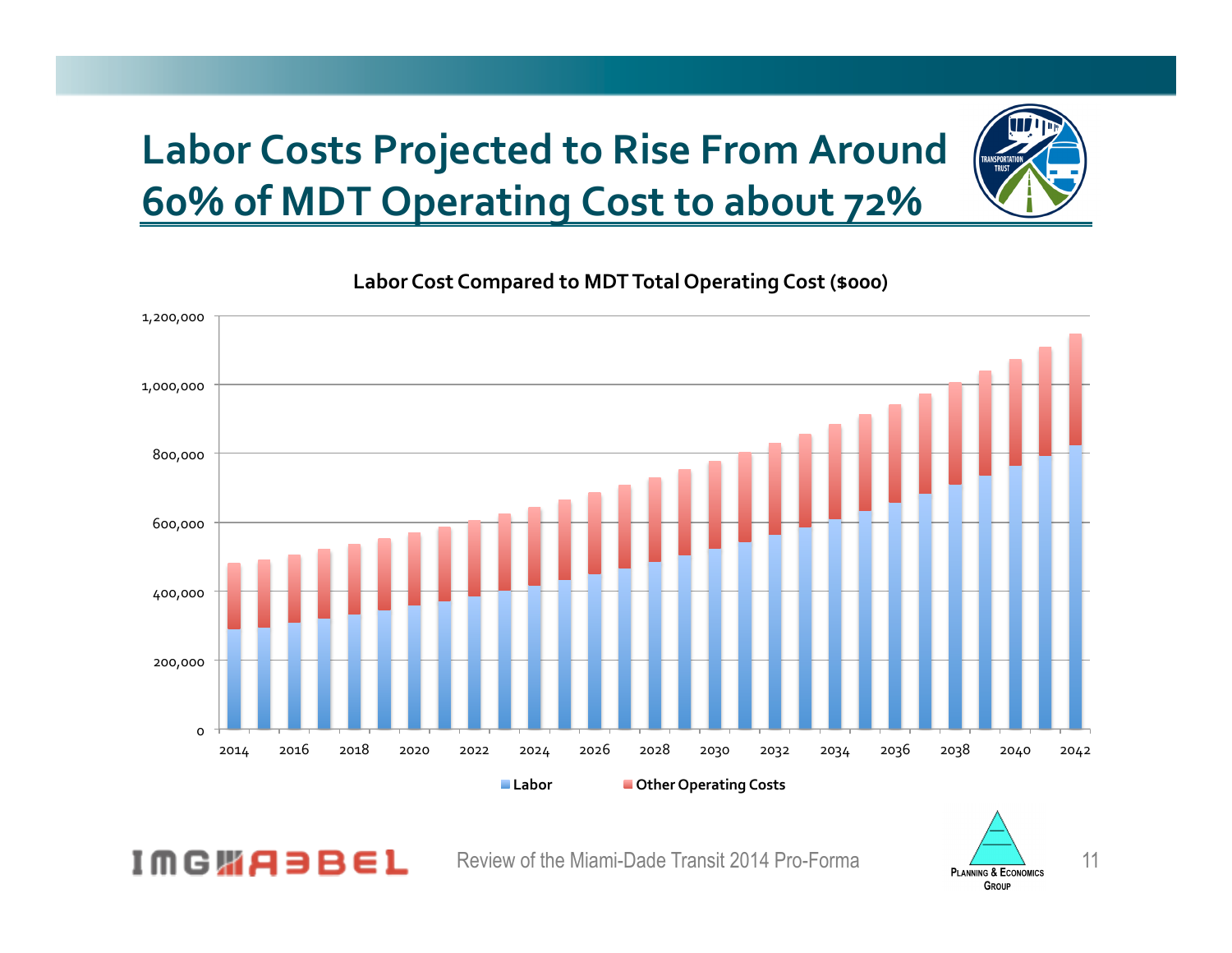## **Bus Replacement Based on Existing Bus Fleet Schedule Differs from the Pro Forma**



• Based on 14-year life, replacement needs are more than twice the Pro-Forma bus lease expenditures, which is \$400 million instead of \$1 billion.



#### **Bus Acquisition Expenditures (\$000s)**

**IMGWABBE** 

**Bus Acquisition Cost (Pro-Forma)** Bus Acquision Cost (14-Year Replacement)



Review of the Miami-Dade Transit 2014 Pro-Forma